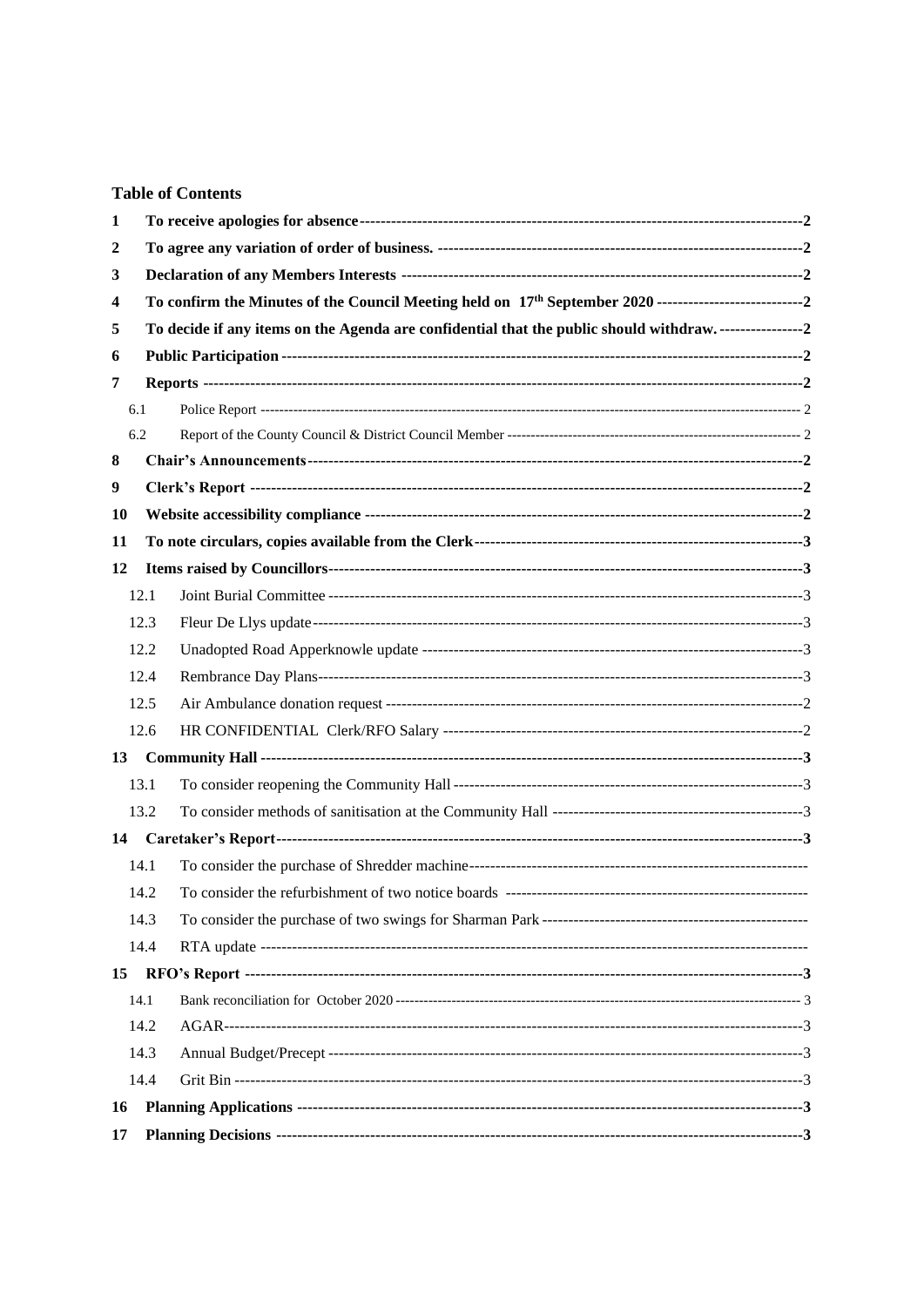## **NOTICE OF MEETING OF UNSTONE PARISH COUNCIL**

To: The Chair and Members of Unstone Parish Council 10th October 2020

Dear Councillor,

You are summoned to a Meeting of Unstone Parish Council to be held at 7.00pm on Thursday 15<sup>th</sup> October

Join Zoom Meeting <https://zoom.us/j/94058801574?pwd=SkVyRFdoNEZUbXBlMzlRS2orT1Y0QT09>

Meeting ID: 940 5880 1574 Passcode: 169288 One tap mobile +442080806591,,94058801574#,,,,,,0#,,169288# United Kingdom +442080806592,,94058801574#,,,,,,0#,,169288# United Kingdom

Dial by your location +44 208 080 6591 United Kingdom +44 208 080 6592 United Kingdom +44 203 481 5237 United Kingdom +44 203 481 5240 United Kingdom +44 203 901 7895 United Kingdom Meeting ID: 940 5880 1574 Passcode: 169288

+44 330 088 5830 United Kingdom +44 131 460 1196 United Kingdom

Yours sincerely,

## Jacqueline Clayton, Clerk to Unstone Parish Council **AGENDA**

Danton

<span id="page-1-3"></span><span id="page-1-2"></span><span id="page-1-1"></span><span id="page-1-0"></span>Non Confidential Items

<span id="page-1-11"></span><span id="page-1-10"></span><span id="page-1-9"></span><span id="page-1-8"></span><span id="page-1-7"></span><span id="page-1-6"></span><span id="page-1-5"></span><span id="page-1-4"></span>

| 1              |    | To receive apologies for absence                                                       |
|----------------|----|----------------------------------------------------------------------------------------|
|                |    |                                                                                        |
| $\overline{c}$ |    | To agree any variation of order of business.                                           |
| 3              |    | Declaration of any Members Interests                                                   |
|                |    |                                                                                        |
| $\overline{4}$ |    | To confirm the Minutes of the Council Meeting held on 17th September 2020              |
| 5              |    | To decide if any items on the Agenda are confidential that the public should withdraw. |
|                |    |                                                                                        |
| 6              |    | <b>Public Participation</b>                                                            |
| $\overline{7}$ | a) | Police Report                                                                          |
|                | b) | Report of the County Council & District Council Member                                 |
|                |    |                                                                                        |
| 8              |    | Chair's Announcements                                                                  |
|                |    |                                                                                        |
| 9              |    | Clerk's Report                                                                         |
| 10             |    | Website accessibility update                                                           |
|                |    |                                                                                        |
| 11             |    | To note circulars, copies available from the Clerk                                     |